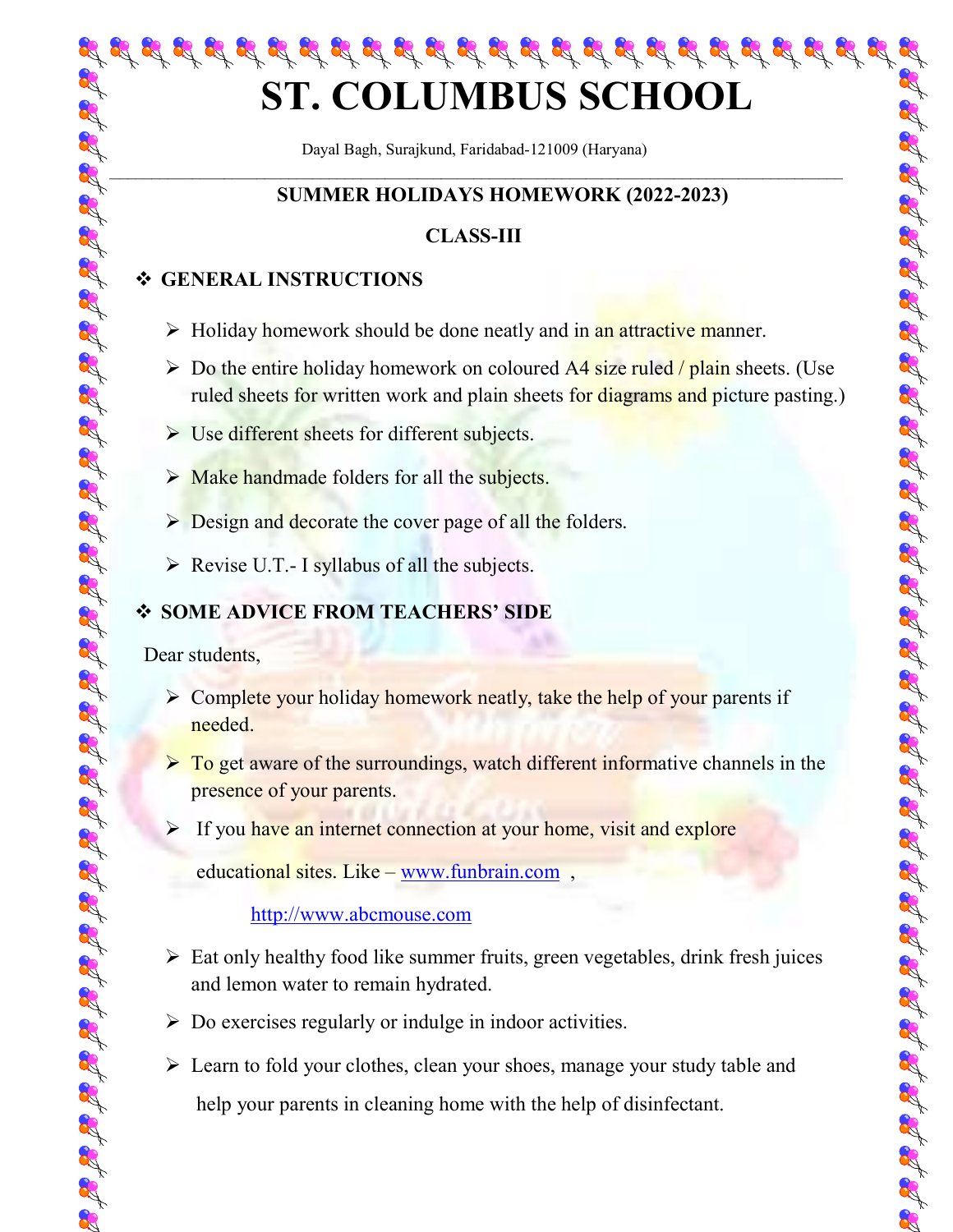- Read a story book during holidays and write review about your favourite character.
- ◆ Make flash cards on different types of nouns.

# $\mathbb{R}^4$

- ❖ संयुक्त व्यंज<mark>न</mark> (क्ष,त्र,ज्ञ,श्र) से संबंधित दस—दस शब्द <u>लिखकर उनके चित्र ब</u>नाइए अथवा चिपकाइए।
- \* निर्देश– उपर्युक्त कार्य A3 साईज शीट पर कीजिए।
- ❖ पंच<mark>तंत्र की दो क</mark>हानियाँ पढ़िए तथा कहान<mark>ी के मुख्य पात्र का चरित्र–</mark>चित्रण अपने शब्दों में  $A$ 4 साईज शीट पर लिखिए।

# MATHEMATICS

## ACTIVITY

### 1. Creating magic square-

A magic square grid of numbers in which the numbers in each row, each column and each diagonal add up to the same number known as magic sum. So use even numbers from 2 to 18 to get the magic sum 30.